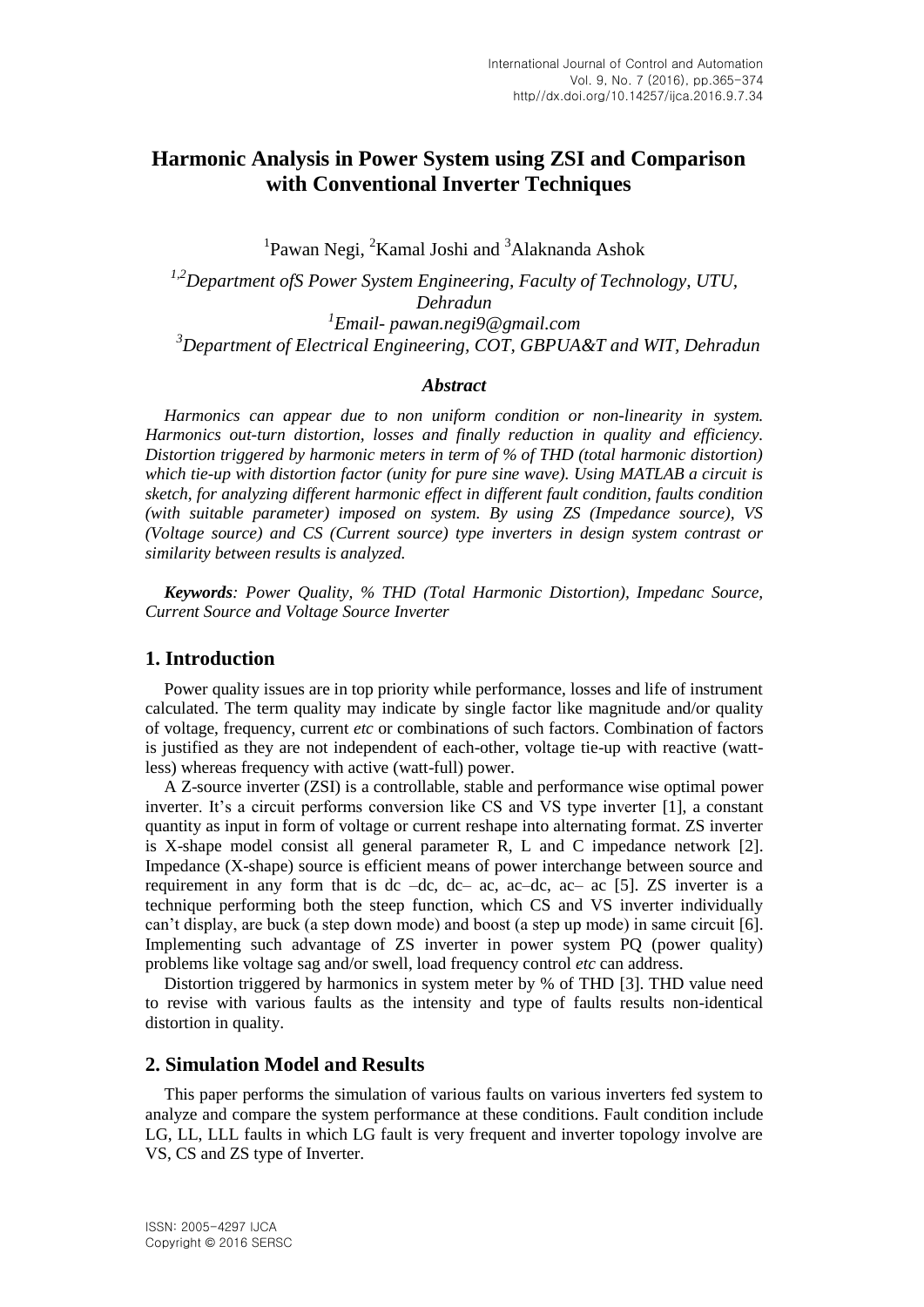International Journal of Control and Automation Vol. 9, No. 7 (2016)

# **3. 3-ɸ VS Inverter Drive System:**







**Figure 1.2. Current of Phase A And % THD by FFT**

Figure 1.2 shows waveform of current and % THD of phase A which can be obtain from FFT window of Power GUI [3]. Current obtain is sinusoidal and % THD obtain is 4.73% under normal condition.

#### **VS Inverter Subjected to LG Fault-**

Using the setting of fault block in simulink a LG Fault is introduced.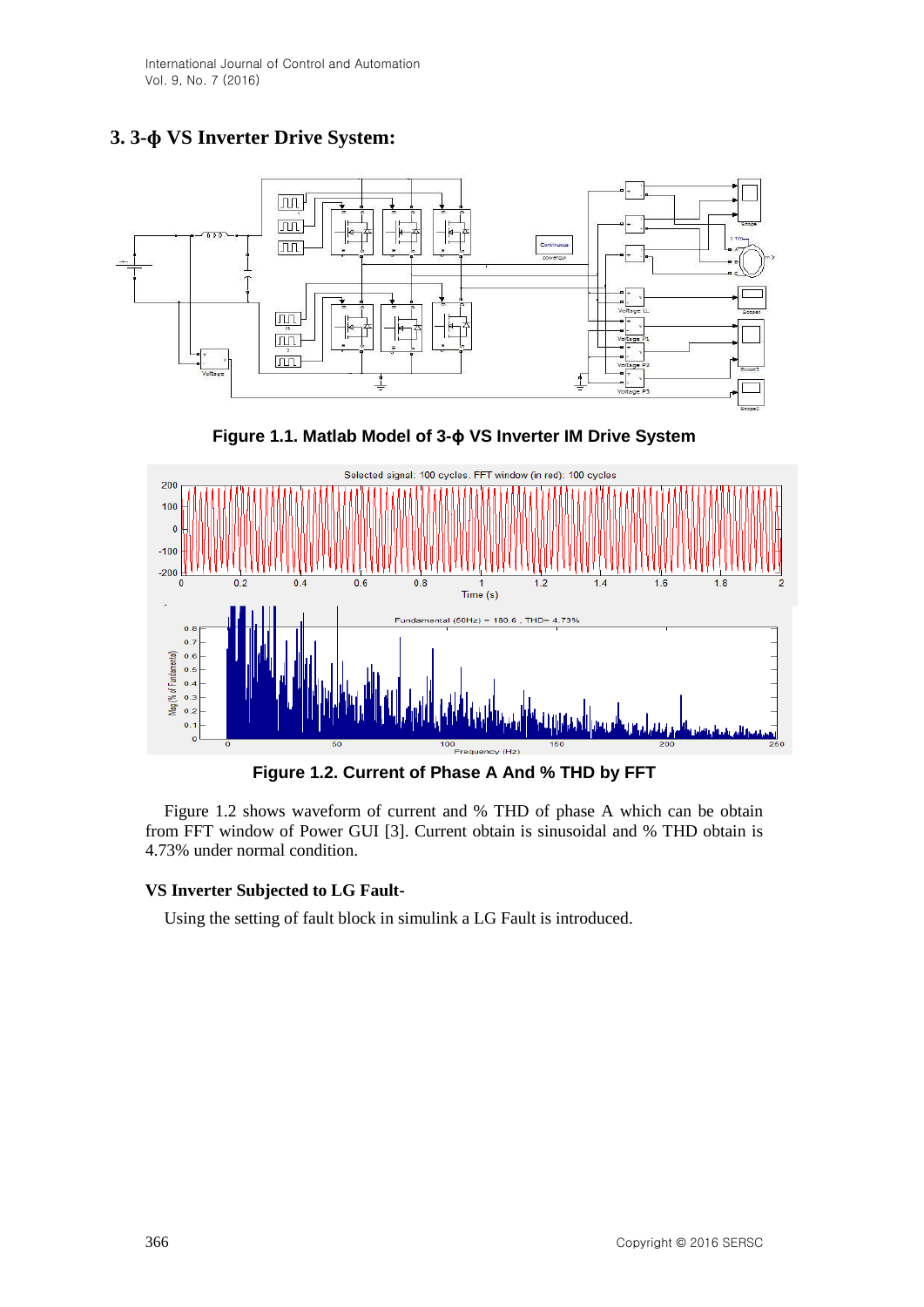

**Figure 1.3. Matlab Model VS Inverter Fed System with LG Fault**



**Figure 1.4. Current & % THD of Phase a under LG Fault**

Figure 1.4 presents current and & % THD during LG fault at phase A. When LG fault triggered/occurred current waveform show oscillation with small magnitude and – ve in sign. FFT window displays % THD at 26.46% & current at -500 ampere.

# **VS Inverter Subjected to LL Fault –**

Using LL Fault setting in Fault Block the circuit in Figure 1.3 is shows Matlab model of system with LL fault



**Figure 1.5. Current & %THD of Phase A When System under LL Fault**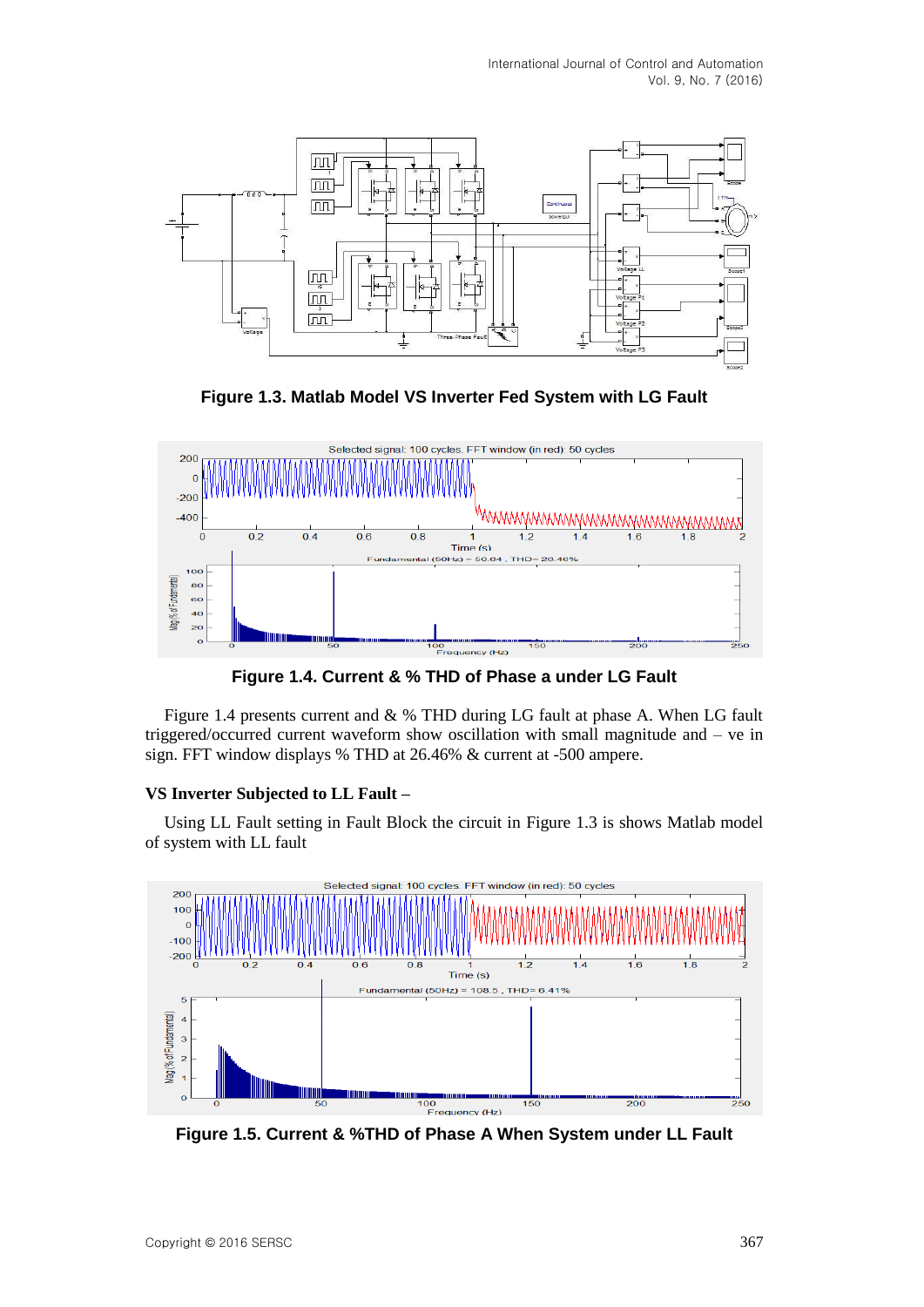Under LL fault condition current magnitude of oscillation reduces up to value of 120 A & %TDS obtain is 6.41%.

#### **VS Inverter Subjected to Three phase fault-**

Figure 1.3 gives the simulation system under LLL Fault it the fault setting change to 3 phase fault.



**Figure 1.6. Current & %TDS of System under LLL Fault**

3ɸ Fault or Dead Short Circuit Fault results zero current through fault resistance but the high current passes in line. Figure 1.6 indicates current reduces to zero at incident of LLL fault and % TDS to 18.57% value.

| <b>Conditions</b>    | THD %          | <b>Current</b> |  |
|----------------------|----------------|----------------|--|
|                      | <b>Phase A</b> | <b>Phase A</b> |  |
| <b>Without Fault</b> | 4.73           | <b>200</b>     |  |
| <b>LG Fault</b>      | 26.46          | $-500$         |  |
| <b>LL</b> Fault      | 6.41           | 120            |  |
| <b>LLL</b> Fault     | 18.57          |                |  |

**Table 1. Study of VS Inverter System**

Table 1. VS Inverter System Current & %TDS Data under Operating and Fault **Condition** 

# **4. System with Current Source (CS) Inverter**



**Figure 2.1. Matlab model of Current Source (CS) Fed system**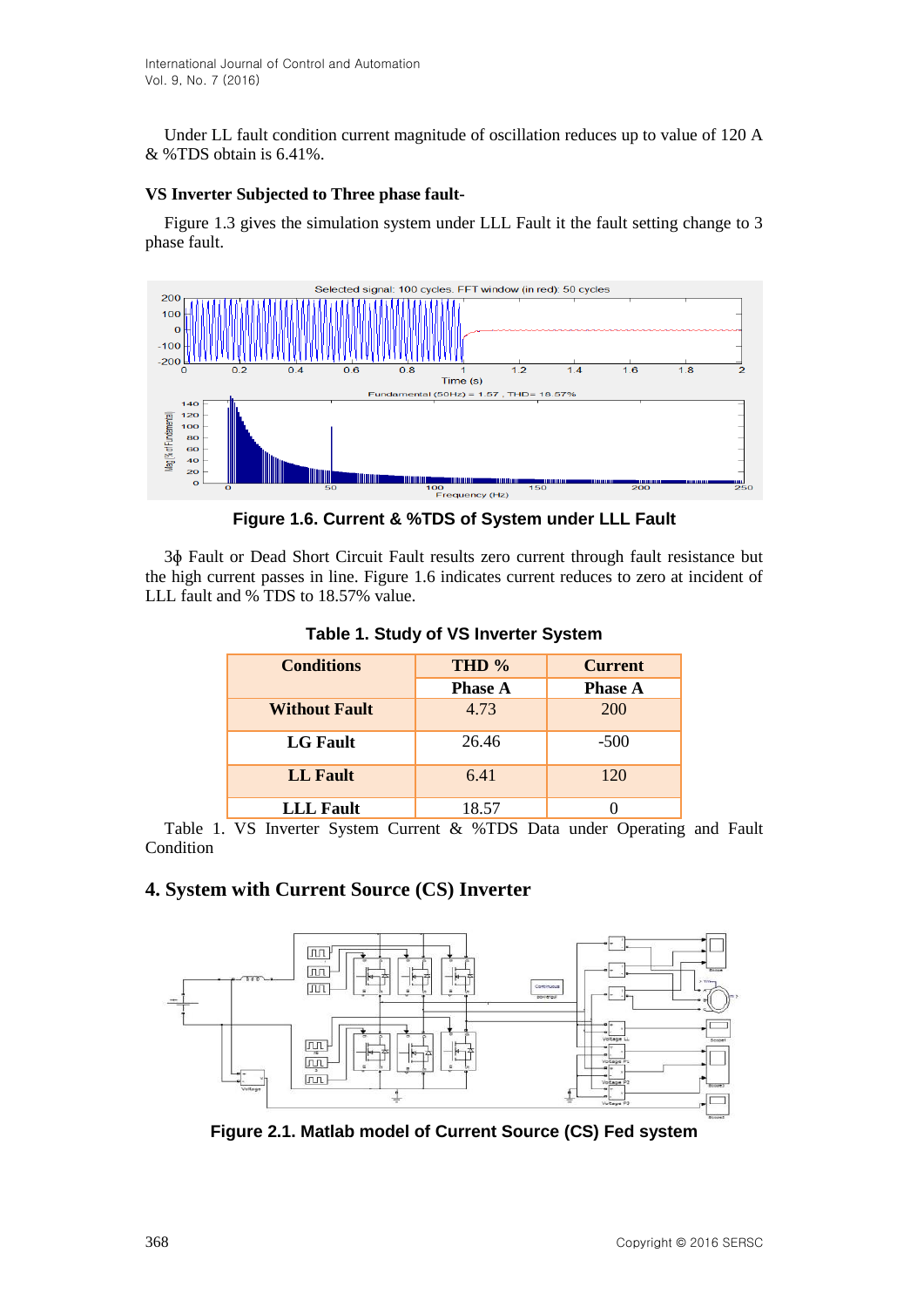International Journal of Control and Automation Vol. 9, No. 7 (2016)



**Figure 2.2. Current & %THD of Phase a of CS Inverter under No Fault**

Figure 2.2 display the normal condition current waveform and its THD using FFT analysis of phase A and its value is 4.71% THD.

### **CS Inverter Subjected to LG Fault-**

CS Inverter model is added with fault bock and setting is done for line to ground fault.



**Figure 2.3. CS Inverter Fed System under LG Fault**



**Figure 2.4. Current & %THD of Phase a of CS Inverter fed system under LG Fault Condition**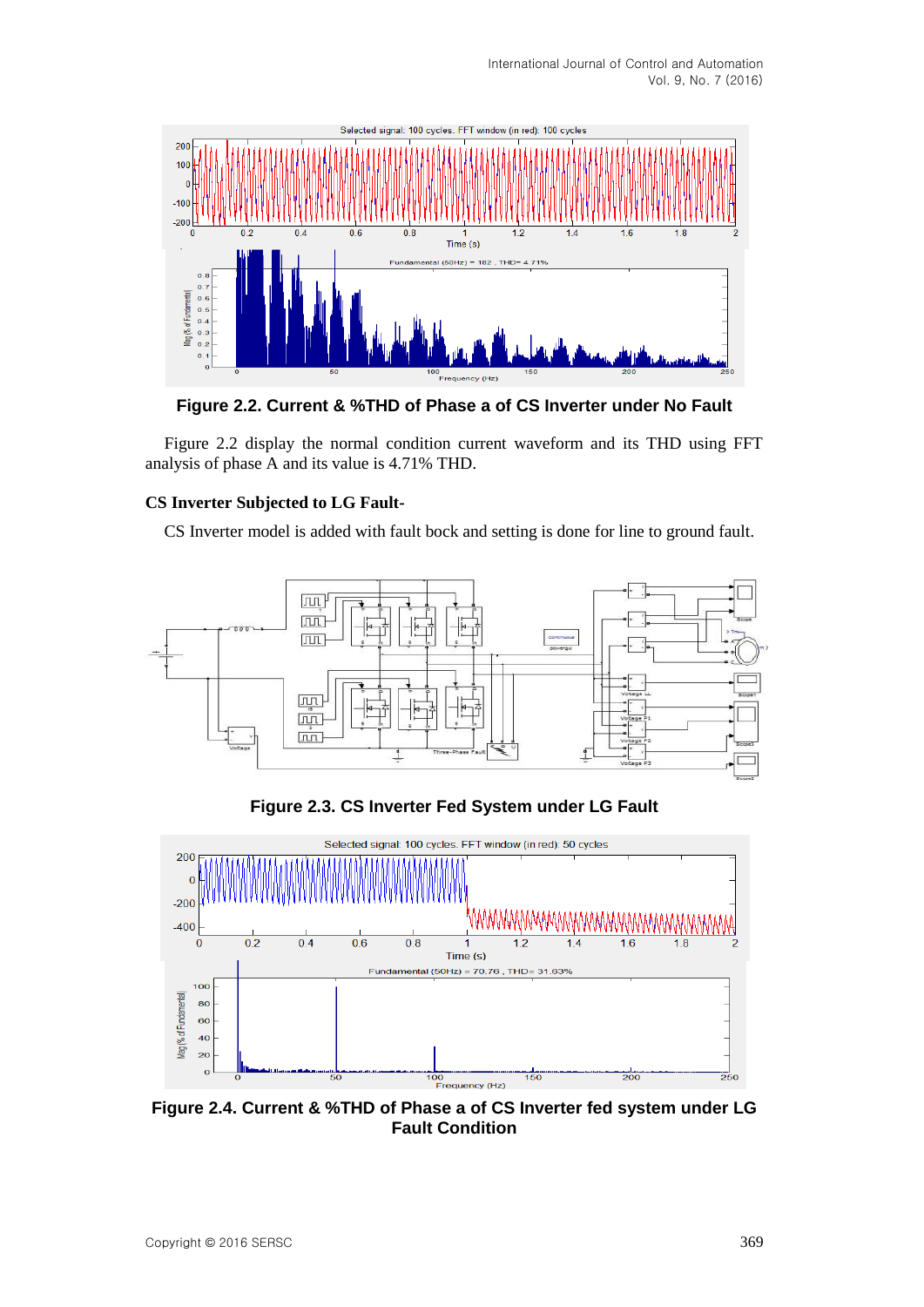Under LG Fault of CS inverter fed system negative current is observe. FFT block shows current value -500A & %THD 31.63.

#### **CS Inverter Subjected to LL Fault-**

Changing the Fault Setting of Figure 2.3 double line fault condition is imposed on CS inverter fed system



**Figure 2.5. Current and its %THD of Phase A under LL Fault**

Figure 2.5 display that when system is subjected to LL Fault at time 1 sec and current of phase A attain peak negative value and 20.25% is the THD obtain by FFT Analysis.

### **CS Inverter Subjected to LLL Fault -**

The setting of fault block is change for LLL fault condition for FFT analysis.



**Figure 2.6. Current and % THD of Phase a under LLL Fault**

Figure- 2.6 shows the waveform of current under LLL line fault condition and display % THD of 78.98% using FFT analysis. After the fault the current reduces to approx zero value.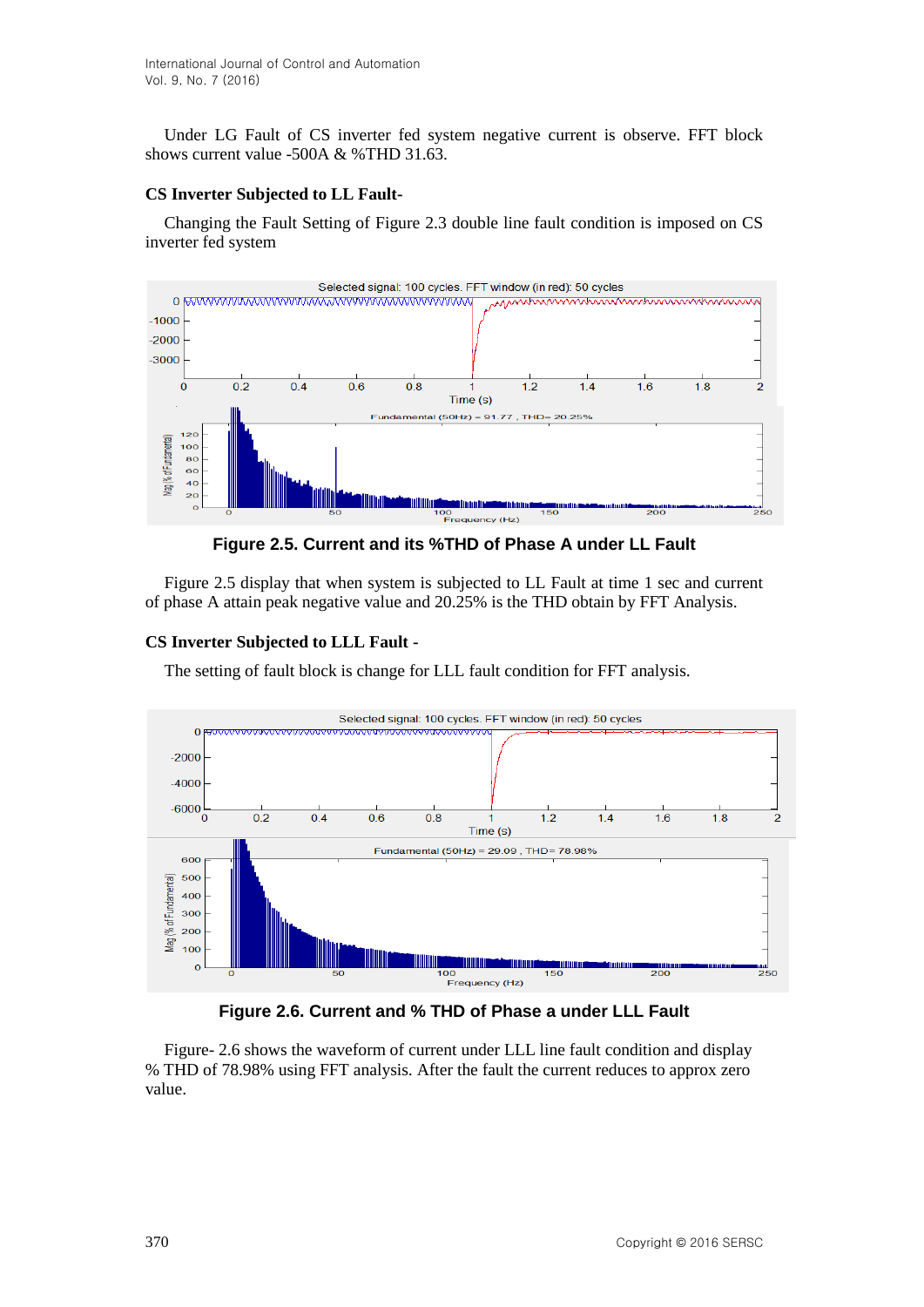| <b>Conditions</b>    | <b>Harmonics</b> | <b>Current</b> |
|----------------------|------------------|----------------|
|                      | <b>Phase A</b>   | <b>Phase A</b> |
| <b>Without Fault</b> | 4.71             | 220            |
| <b>LG</b> Fault      | 31.63            | $-500$         |
| LL Fault             | 20.25            | 200            |
| <b>LLL</b> Fault     | 78.98            |                |

| Table 2. Study of ZS Inverter System |  |  |  |
|--------------------------------------|--|--|--|
|--------------------------------------|--|--|--|

Table 2 shows the analysis on CSI fed IM drive, five fault condition and one healthy condition is compared with the help of output current of the inverter and the THD% is consider for harmonic analysis.

## **5. Impedance Source Inverter (ZSI)**

Using special network arrangement the impedance source inverter is able to perform the effect like the Current Source and Voltage Source types of Inverter [4].



**Figure 3.1. Matlab Model of 3ɸ ZS Inverter at Normal Condition**



**Figure 3.2. Current And % THD of Phase a Using ZSI under Normal Condition**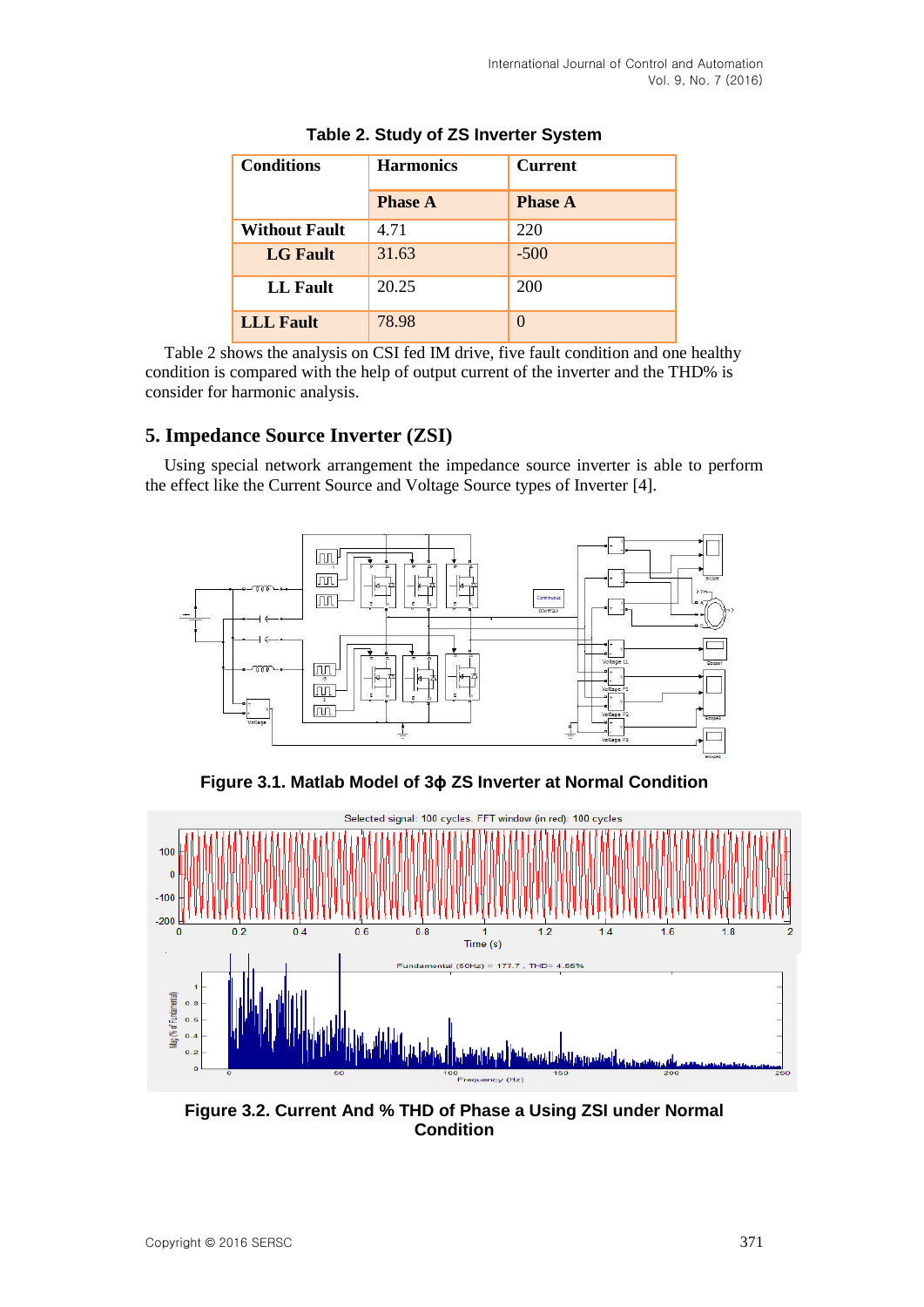Current wave is sinusoidal under no fault condition and THD % obtain is 4.55% .

## **ZS Inverter System Subjected to LG Fault-**

A fault block is added in simulation model of ZS Inverter and fault setting are done to simulate single line to ground fault [5].



**Figure 3.3. Simulation Model of ZS Inverter under LG (Line To Ground) Fault**



**Figure 3.4. Current And % THD of Phase A During LG Fault**

Figure 3.4 shows the waveform of current which becomes negative when subjected to fault and FFT analysis display 27 % THD under LG Fault [3].

### **ZS Inverter System Subjected to LL Fault-**

Fault setting is change for double line and ground is disconnected for simulation of LL Fault condition.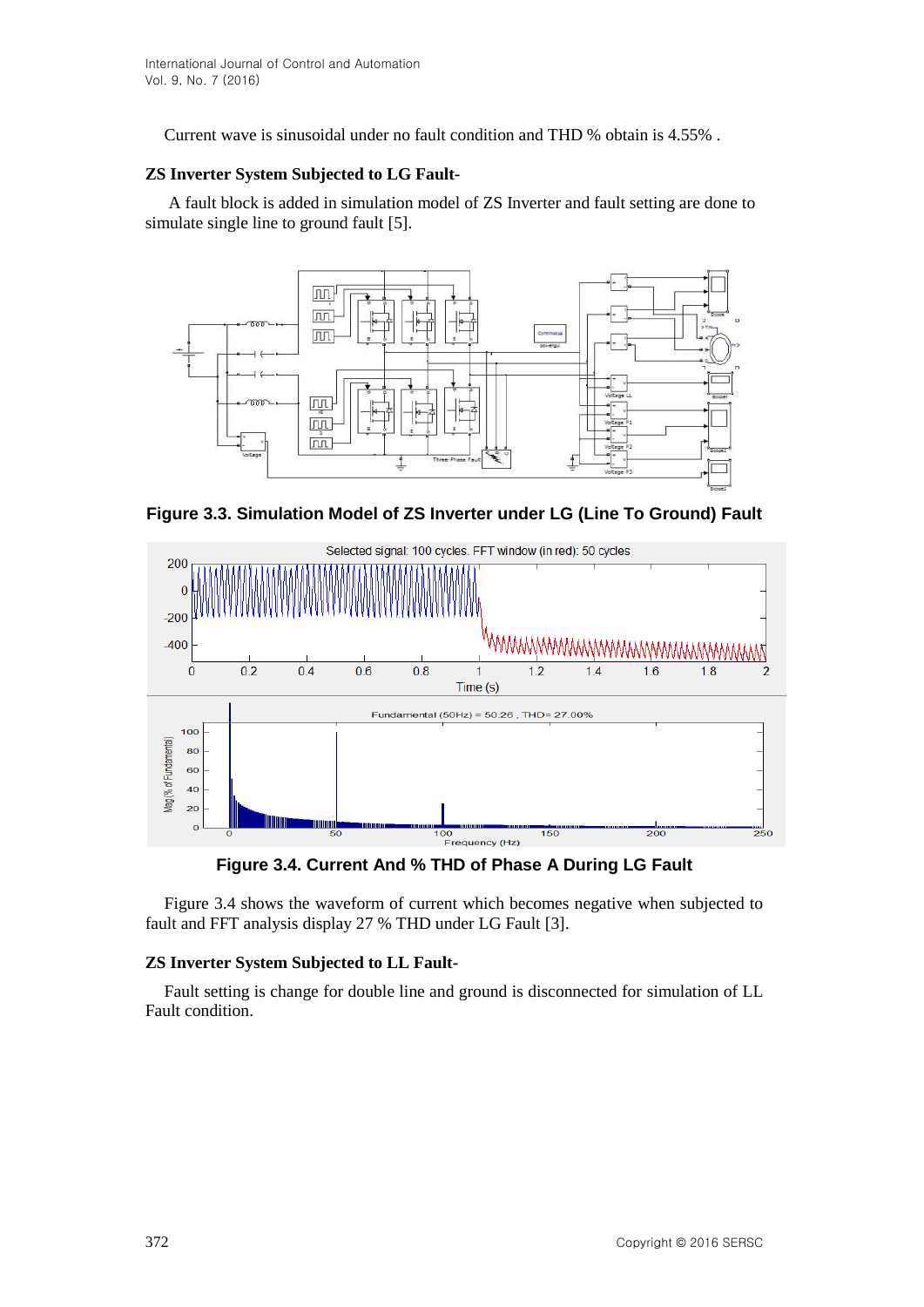

**Figure 3.5. Current Waveform and % THD in LL Fault Condition**

Figure 3.5 shows the waveform of current change to low magnitude when fault LL Fault is triggered and the % THD measured is 6.40%.

### **ZS Inverter System Subjected to LLL FAULT-**

Fault setting change to simulate 3ɸ fault in ZS Inverter circuit.



**Figure 3.6.- Analysis of Healthy and Faulty Condition Using FFT For ZSI Fed IM Drive System**

Figure 3.6 shows that the current under the 3ɸ fault or dead short circuit fault do not flow through the fault point so current value is zero at fault point. FFT analysis gives the % THD value 34.32%.